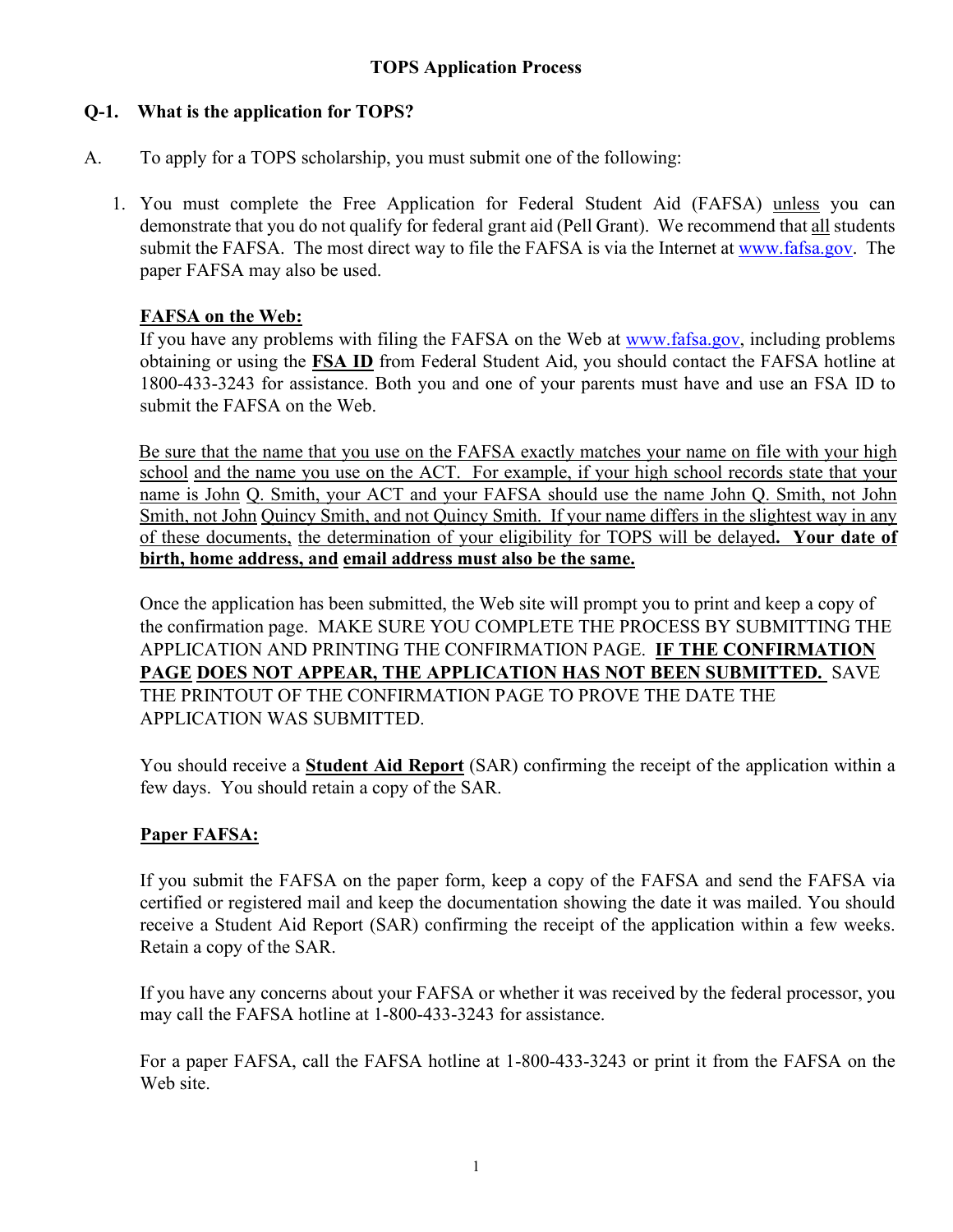## **TOPS On-Line Application:**

If you can demonstrate that you do not qualify for federal grant aid, you may submit the TOPS On-Line Application on the LOSFA Web site [\(](https://www.osfa.la.gov/TOPSonlineapp)**<https://www.osfa.la.gov/TOPSonlineapp>**[\).](https://www.osfa.la.gov/TOPSonlineapp) The On-Line Application requires you to certify that you do not qualify for federal grant aid, and to certify your citizenship, residency and criminal conviction status. Once the application has been submitted, PRINT AND SAVE A COPY OF THE CONFIRMATION to prove the date you submitted the application.

**The TOPS On-Line application requires that you provide a social security number. Your social security number will be encrypted immediately after you click on submit, and it will not be visible to LOSFA staff. It will only be used by programming to match your application with your student transcript data.** 

Be sure that the name that you use on the TOPS On-Line Application exactly matches your name on file with your high school and the name you used on the ACT and the name you used when registering for any dual enrollment classes while you were in high school. For example, if your high school records state that your name is John Q. Smith, your ACT and your TOPS On-Line Application should use the name John Q. Smith, not John Smith, not John Quincy Smith, and not Quincy Smith. If your name differs in the slightest way in any of these documents, the determination of your eligibility for TOPS will be delayed. Your date of birth, home address, and email address must also be the same.

## **NOTE: If you have already submitted a complete FAFSA, you will not be allowed to submit a TOPS On Line Application.**

If you experience problems completing your TOPS On Line Application, send an e-mail to LOSFA at **custserv@la.gov**.

### **Q-2. What is the deadline for applying for TOPS?**

A. The deadline for receipt of a TOPS application for the full TOPS award is July 1, or the next business day if July 1 falls on a weekend, following the one year anniversary of high school graduation. If you are a 2022 high school graduate, you must file your application so that it is received by the federal processor by July 1, 2023, to receive TOPS funding. However, no payment of a TOPS award will be made until the initial FAFSA or on-line application has been received and you have been determined eligible for a TOPS award.

The priority deadline for completion of the FAFSA is February 1 of your senior year of high school. Completing the FAFSA by this date will ensure processing for TOPS in a timely manner. It will also ensure that you have time to correct any FAFSA errors and allow you to know early what type of federal student aid you may qualify for.

If you enroll for the first time as a full-time student before you are determined eligible for a TOPS award, you must meet the TOPS Continuing Eligibility Requirements to receive payments of your TOPS award after the first semester, quarter or term of your full-time enrollment at an eligible college or university.

If you are a 2022 high school graduate and your initial application is received from July 2, 2023 through September 1, 2023, you will be eligible to receive seven semesters of TOPS funding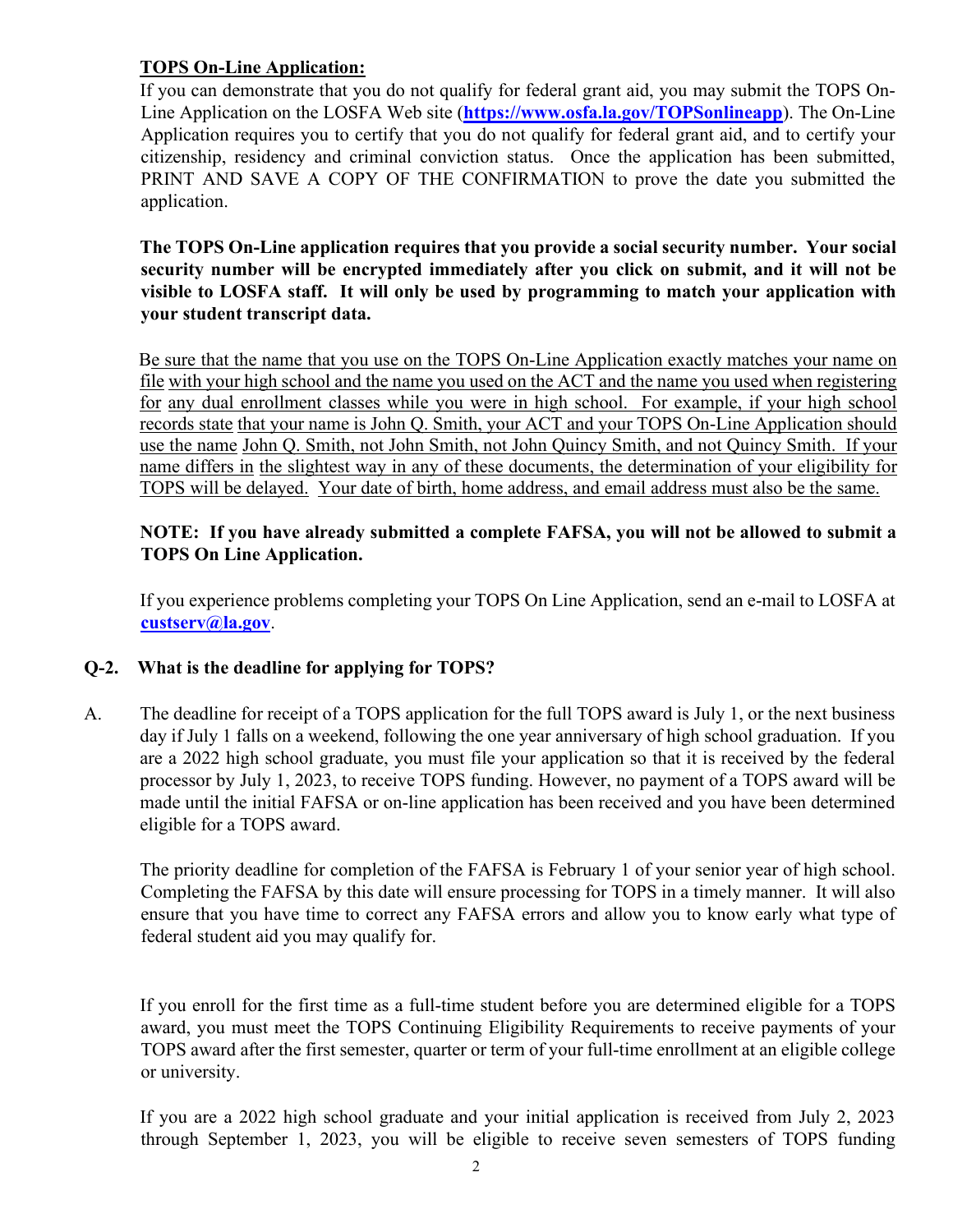beginning with the 2022-2023 academic year. You must also meet TOPS Continuing Eligibility Requirements if you attend college during the 2022-2023 academic year.

If you are a 2022 high school graduate and your application is received from September 2, 2023 through October 29, 2023, you will be eligible to receive six semesters of TOPS funding beginning with the 2022-2023 academic year. You must also meet TOPS Continuing Eligibility Requirements if you attend college during the 2022-2023 academic year.

If you are a 2022 high school graduate and your application is received after October 29, 2023, you are ineligible for any TOPS award. There are no exceptions, waivers or appeals.

### **Q-3. Is there a different deadline to file a FAFSA for a high school graduate who first enrolls as a fulltime student in an eligible Louisiana college and then enrolls in an out-of-state college?**

A. No. The deadline is the same as for all other students who enroll for the first time as full-time students in eligible Louisiana colleges.

### **Q-4. Is there a different deadline to file a FAFSA for a high school graduate who first enrolls as a fulltime student in an eligible out-of-state college?**

A. Yes. If you otherwise meet the TOPS requirements, including the academic and enrollment requirements for continuation of the award, your FAFSA must be received by July 1 immediately following the academic year you enroll in an eligible Louisiana college. Your application will be accepted if it is received no later than 60 days after the July 1<sup>st</sup> deadline, but your award will be reduced by one semester. If your application is received more than 61 but no later than 120 days after the July 1<sup>st</sup> deadline, your award will be reduced by two semesters. (If you attended an out of state college, make sure you review the Q&A on that subject.)

For example, you are a 2022 high school graduate and you enroll for the first time as a full-time student at an accredited out-of-state college for the fall semester of 2022 and then you enroll as a full-time student at an eligible Louisiana college for the spring semester of 2023. Your deadline would be July 1, 2023 for the full award or no later than 120 days after the July 1 deadline for a reduced award.

#### **Q-5. Is there a different deadline to file a FAFSA for a high school graduate who joins the U.S. Armed Forces and enters on active duty within one year of graduation?**

A. Yes. If you enter on active duty with the U.S. Armed Forces within one year of graduation and before you enroll as a full-time college student, your FAFSA must be received by the federal processor no later than one year from the date you separated from active duty.

**Note that you must enroll as a first-time, full-time student no later than the semester or term immediately following the one year anniversary of your separation from active duty.** 

### **The U.S. Armed Forces include the Navy, Marine Corps, Army, Air Force and Coast Guard.**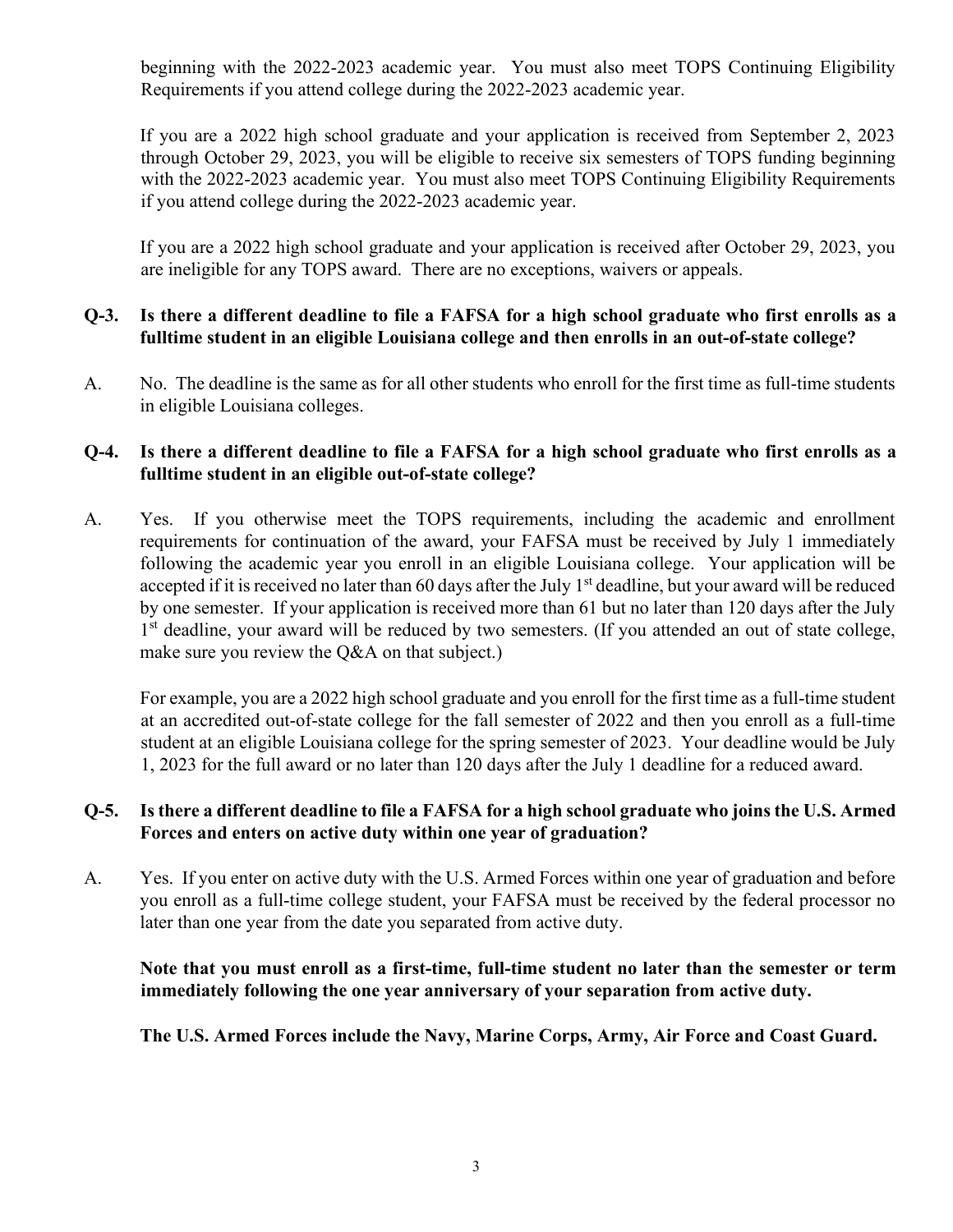# **Q-6. What happens if a military member fails to apply by the deadline?**

A. If the federal processor receives your FAFSA or if you complete the On-Line Application after the deadline but within 120 days of the deadline, and you have met all the other TOPS eligibility requirements, you will be eligible for a TOPS Award reduced by one or two semesters of eligibility. If the FAFSA or On-Line Application is late from one to 60 days, your award will be reduced by one semester of eligibility. If the FAFSA or On-Line Application is 61 to 120 days late, your award will be reduced by two semesters of eligibility.

If the FAFSA or On-Line Application is 121 or more days late, you are ineligible for a TOPS award.

## **Q-7. Is there a certain year FAFSA that I must file? If so, how do I know that I am completing the correct year FAFSA?**

A. You should submit a FAFSA for the academic year immediately following your graduation from high school. This will ensure you are considered for a TOPS award even if you do not enroll in a Louisiana college the academic year after you graduate. You should submit the FAFSA even if you intend to enroll at an out-of-state college or sit out a year before enrolling in a Louisiana college. For example: If you are a 2022 graduate, you should submit the FAFSA for the 2022-2023 academic year.

## **Q-8. Is the FAFSA the only form I need to fill out to apply for TOPS?**

A. Yes, in most cases. Some applicants may be required to submit other documentation, such as: high school and college transcripts, residency affidavits and required supporting documentation, the Application to Return from an Out-of-State College for students returning from out-of-state colleges, permanent residency or citizenship documentation, etc. If additional information is required to process your application, LOSFA will ask you for the documentation required. Completing the FAFSA by the priority deadline of February 1 of your high school senior year will ensure timely processing of any additional documentation that may be requested by LOSFA.

All documentation and certifications necessary to establish your initial eligibility and award level, including, but not limited to, high school and/or college transcripts and certifications, copies of student aid reports, applicant confirmation forms, promissory notes, ACT and/or SAT scores, residency affidavits, proof of citizenship or permanent residency status and other documents that may be utilized in determining eligibility, must be received by LOSFA no later than January 15 immediately following the final deadline for receipt of your FAFSA or on-line application. If the required documentation is not received by that deadline, it will not be used to determine your initial eligibility or award level.

## **Q-9. My parents told me that they cannot complete their taxes by the state deadline for TOPS of July 1 and they are applying by completing the FAFSA. What should I do?**

A. The FAFSA for 2022 high school graduates will be available as early as October 1, 2021, and students and their parents will be able to use their 2020 tax returns to complete the form. Because you will be using prior-prior year tax returns, this should not be a problem. However, if your parents are filing their tax returns more than one year late, they should use their best estimate using W-2 forms, yearend accounting reports, or other income reports. See the FAFSA instructions for guidance.

# **Q-10. Who is eligible to file a TOPS On-Line Application?**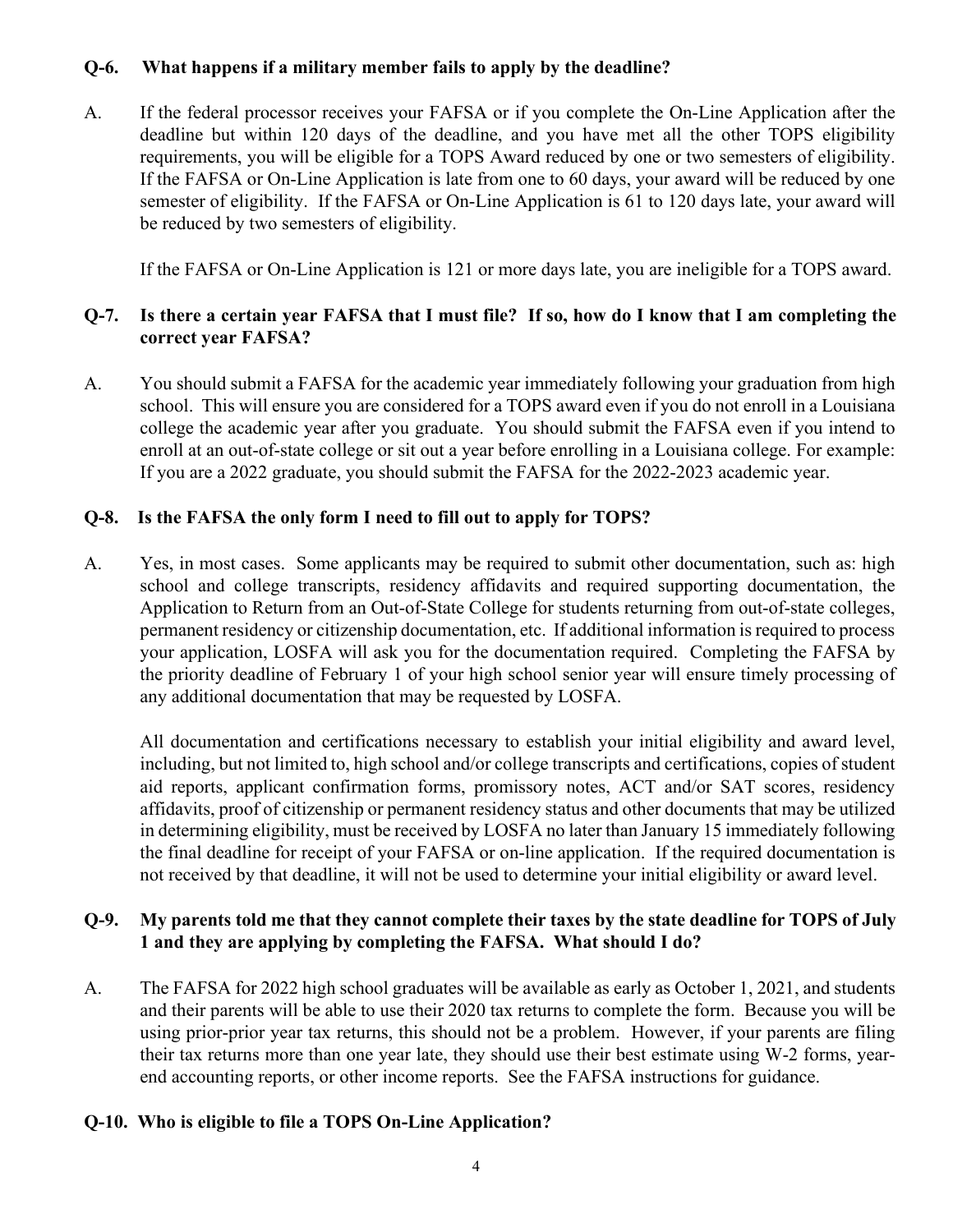A. You can only file the TOPS On-Line Application if you can demonstrate that you do not qualify for federal grant aid because of your family's financial condition. You can determine if you may qualify for federal grant aid by using FinAid's Financial Aid Estimator available on the Internet at [www.finaid.org/calculators](http://www.finaid.org/calculators) [o](http://www.finaid.org/calculators)r the U.S. Department of Education's FAFSA4caster at [www.fafsa4caster.ed.gov/.](http://www.fafsa4caster.ed.gov/) 

 **NOTE:** You and your parents should be aware that you will not be considered for any federal financial aid programs, including Pell and other federal grants, student loans, and the federal work study program, or for the Louisiana GO Grant if you do not complete the FAFSA.

## **Q-11. If I submitted my paper Free Application for Federal Student Aid, sent the information by UPS overnight delivery and have the receipt that it was delivered by July 1, but the federal application receipt date is July 3, what should I do?**

- A. You should submit to LOSFA a copy of the proof of mailing along with a written explanation of the above circumstances. We encourage you to obtain and retain proof of mailing if the electronic application is not used. The TOPS rules limit proof of mailing to:
	- 1. A certificate of mailing, registered, certified, certified/return receipt requested, priority or overnight mail receipt from the U S. Postal Service, or other authorized mail carriers such as UPS and Federal Express, which is dated prior to the state's final deadline.
	- 2. The Student Aid Report (SAR) or the Institutional Student Information Report (ISIR), produced by the federal processor, shows that the original application was received by the state's final deadline.
	- 3. The federal processor provides verbal or written verification to LOSFA that the original application was received by the state's final deadline.
	- 4. A printed copy of the electronic receipt for a FAFSA filed on the Web shows that the original application was received by the final deadline.
	- 5. A printed copy of the electronic receipt for an On-Line Application shows that the original application was received by the final deadline.
	- 6. LOSFA's On-Line Application submission confirmation code corresponds to a LOSFA database transaction by the final deadline.

# **No other form of verification, including notarized or certified statements, will be accepted as proof of compliance with the deadline requirement.**

# **Q-12. If I submitted a FAFSA on the Web but the federal processor does not report it to LOSFA or the federal processor has no record of the application, what documentation can I use as proof of compliance?**

- A. You should keep the following documentation as evidence of having filed the FAFSA electronically:
	- 1. A printed copy of the FAFSA that was transmitted showing a date of entry prior to the state's final deadline; or
	- 2. A printed copy of the confirmation showing the FAFSA was received, having a date of entry prior to the state's final deadline; or
	- 3. Confirmation from the federal processor that the application was received by the state's final deadline.
	- 4. Correspondence from the federal processor confirming that electronic problems/issues prevented processing.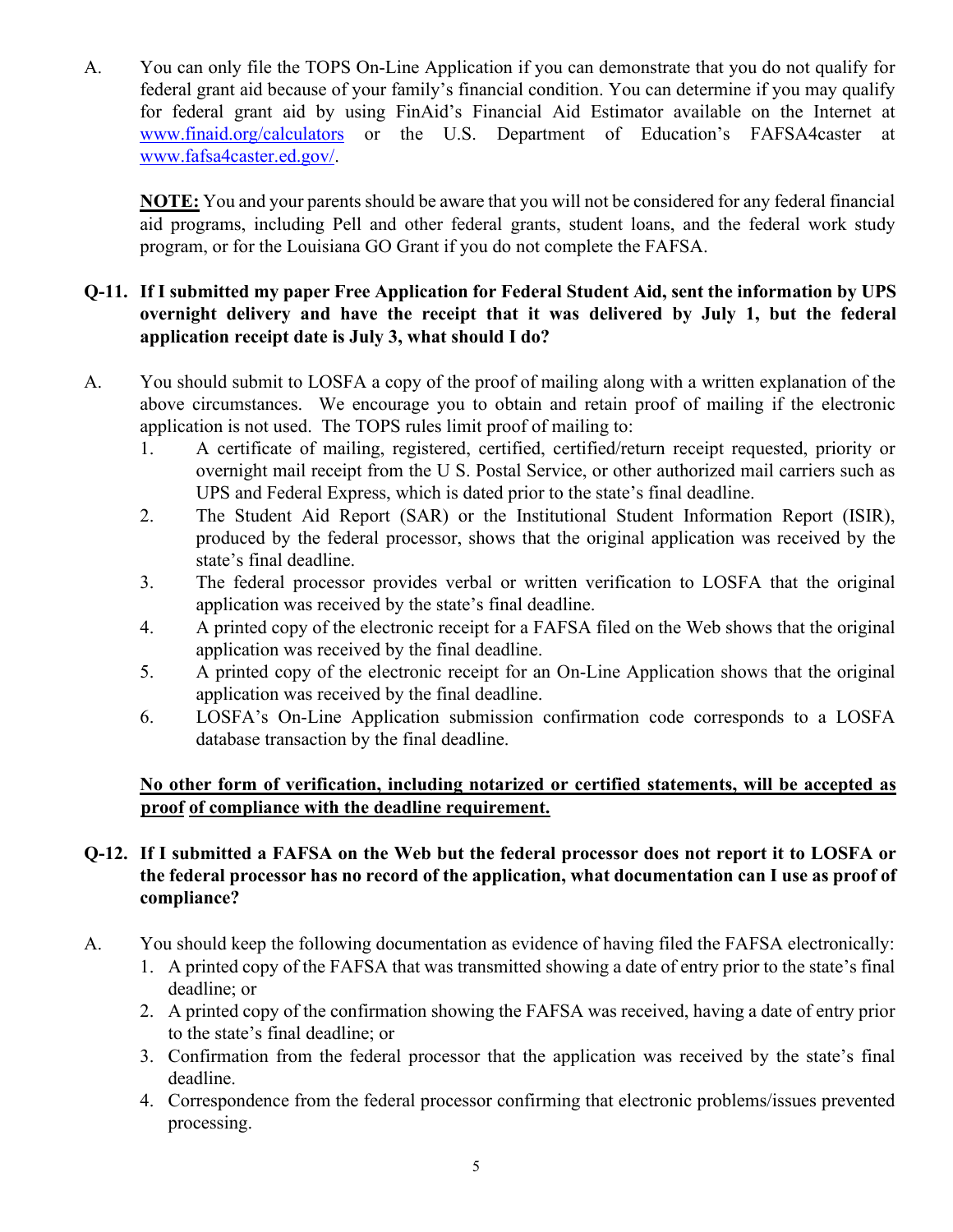#### **Q-13. Is there a fee charged with or associated with filing the FAFSA?**

A. No, federal law prohibits the charging of a fee to file the FAFSA (FREE Application for Federal Student Aid). To avoid fees and possible scams, you should file the FAFSA directly to the federal processor through the Internet at [www.fafsa.gov](http://www.fafsa.gov/) [o](http://www.fafsa.gov/)r submit the paper form directly to the federal processor.

If a Web site charges a fee for filing the FAFSA, it is highly unlikely that you will receive any benefit for paying the fee. The Web sites that do charge fees for filing the FAFSA are not associated with the federal government and filing a FAFSA through them may result in delays processing the FAFSA and unnecessary expenses. Some sites simply take your money and your FAFSA is NOT filed.

 If you need help filing your FAFSA, LOSFA will be conducting FAFSA completion workshops throughout the state starting in October and continuing throughout the academic year. You are encouraged to file as early as possible to maximize your eligibility for various sources of financial aid and to allow time for processing any corrections that may be necessary. Check our website [\(www.mylosfa.la.gov\)](http://www.mylosfa.la.gov/) periodically or follow us on Twitter and Facebook to find out when and where.

Check carefully to ensure that you are using the correct Web site before entering your personal and family data.

#### **Q-14. If I discover that I used an incorrect social security number on the FAFSA, what can I do to correct this?**

A. If you filed the paper FAFSA form, you must file a new FAFSA with the correct social security number. For assistance, you can contact the Federal Student Aid Information Center at (800) 433- 3243.

 Note: The application receipt date of the FAFSA with the wrong social security number will be used to determine whether the FAFSA was filed before the deadline.

 If you filed the FAFSA on the Web, you must correct your social security number with FAFSA on the web. For assistance, you can contact the Federal Student Aid Information Center at (800) 433-3243.

 Although LOSFA will receive your social security number along with your FAFSA, it will be encrypted upon receipt and no member of LOSFA's staff will be able to view it. Your social security number, along with your name and date of birth, will be used to match all of your records.

#### **Q-15. If I discover that I used an incorrect social security number on the TOPS On-Line Application, what can I do to correct this?**

A. You should send an email to LOSFA at custserv@la.gov to have the application with the incorrect SSN deleted, and then you should file a new On-Line Application using the correct SSN. Although LOSFA requires that you input your social security number when completing the TOPS On-Line Application, it will be encrypted as soon as you press "Enter" and no member of LOSFA's staff will be able to view it. Your social security number, along with your name and date of birth, will be used